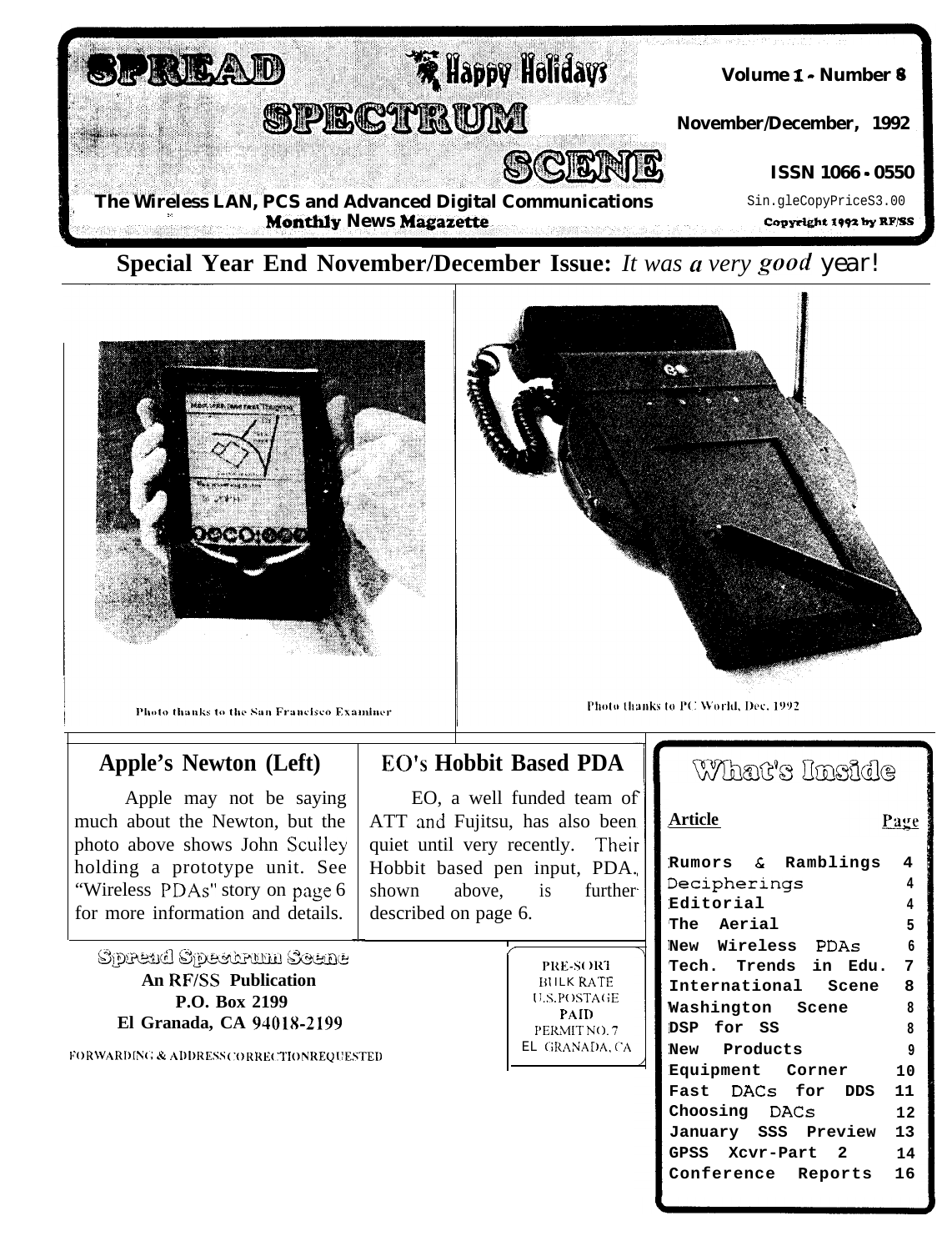This page contained only advertising and is now out of date!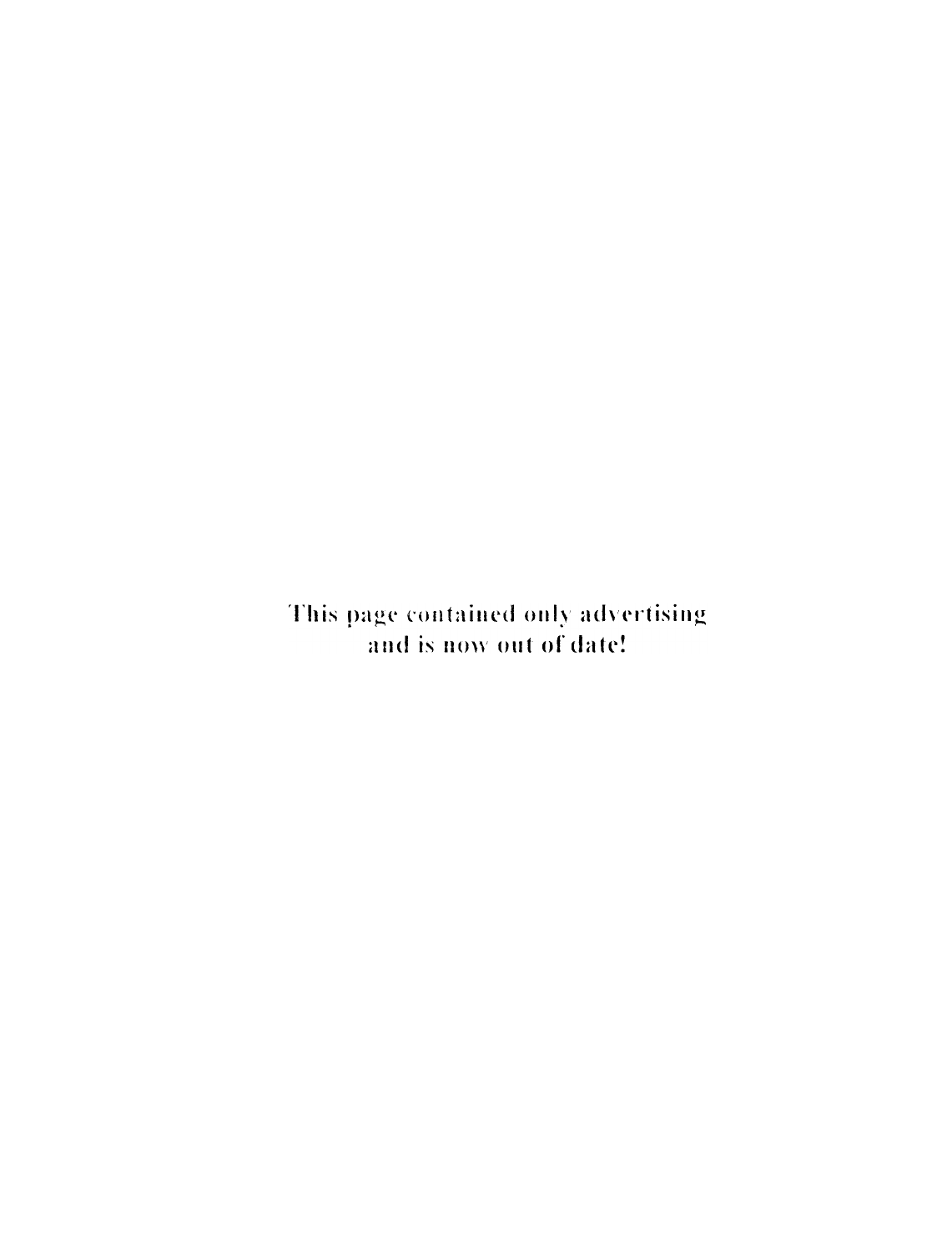This page contained only advertising and is now out of date!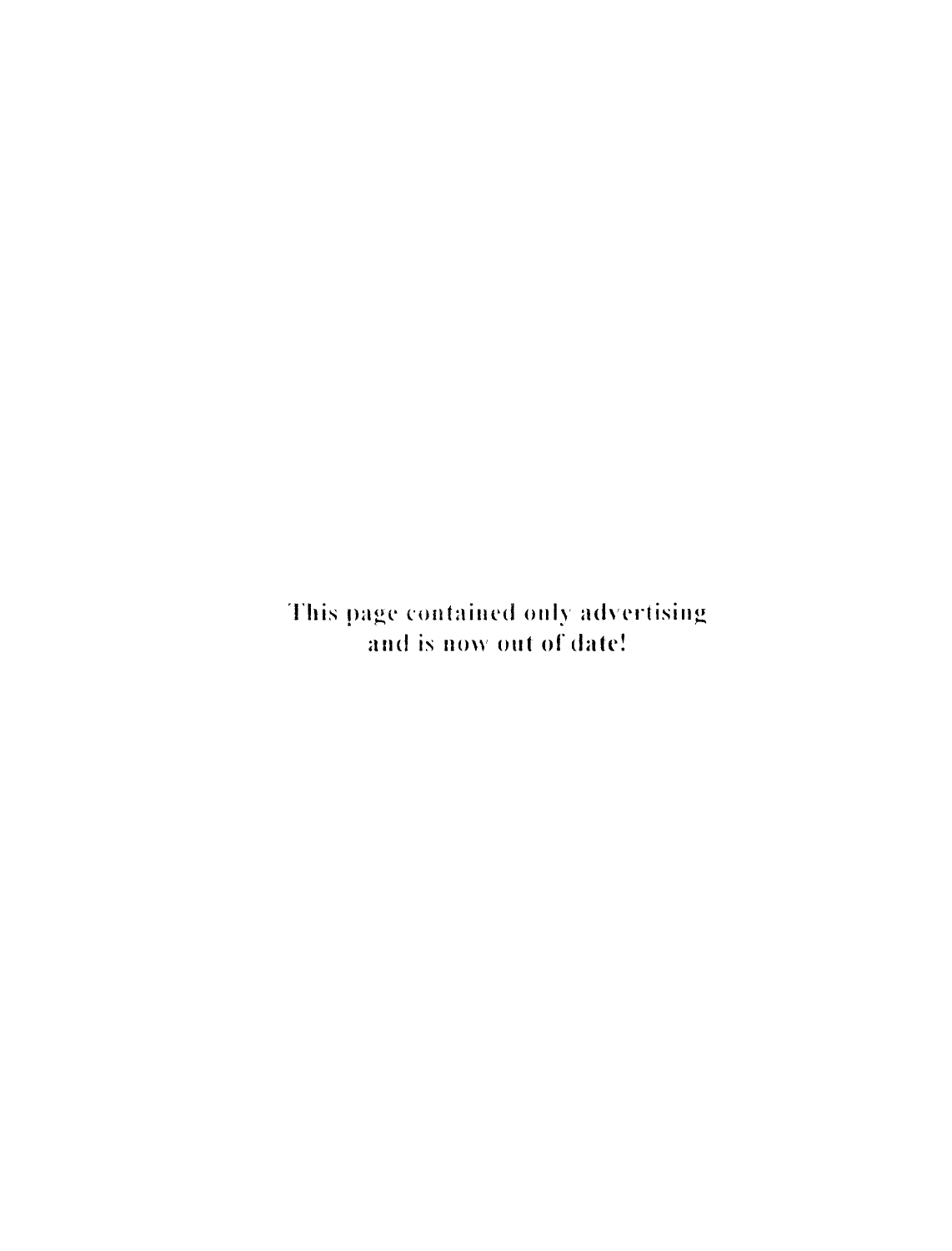## **Seasons Greetings**

**SPREAD SPECTRUM SCENE is dedicated to the Spread Spectrum professional and is committed to being the primary source for the latest news and information about the growth, regulation, and opportunities in this emerging science.**

**SSS provides a forum for publication of technical information, advertising, editorials, opinions, and news relating to the emerging fields of our coverage and emphasis. SSS is read by over 6000 technical decision makers each month. SSS can present your advertising message to the key designers, programmers, system integrators and end users in this new industry. Call our 800 number Hotline to request a Media Kit.**

**Editor & Publisher: Randy Roberts Editorial Consultants: Koert Koelman, M. N. Roberts Contributors: Tom Diskin, Dan Doberstein, John Greene, Matthew Johnson, Peter Onnigian R&D Staff: Chris Kilgus**

**ISSN 1066 - 0550**

**Published bv: RFISS P. 0. Box 2199 El Granada, CA 94018-2199**

> **Telephone Numbers: Voice: 415-726-6849 FAX: 415-726-0118**

> **InterneWUCP Email: hithr@well.sf.ca.us**

**Advertisino & SubscriptionHotline: Voice: 800-524-9285**

**SSS is published monthly and is** available by subscription. You can **receive a complimentary copy by sending us a self addressed 9 x 12 inch stamped (5.75 US postage) envelope.**

**Subscription Rates: 12 Months - US First Class Mail - \$29.95 12 Months - Foreign, AIR MAIL - \$45.00 US Funds**

## Ramors & Ramblings

l Local Area Telecommunications Inc. (LOCATE) awarded an initial contract to Qualcomm, San Diego to supply CDMA technology and equipment for PCS applications at 1850 to 1900 MHz, in New York and New Jersey.

**•** AT&T awarded a development contract to M/A-Corn Inc. for PCN equipment at 5.7 GHz.

 $\bullet$  Matsushita Electric Industrial Co. will start manufacture of "the world's first personal communicator -- a pocket cell phone, fax machine and pen based computer. They will also join with AT&T and Marubeni Corp. to acquire a stake in EO Inc.. Mountain View, CA.

() Nokia and Kansai Digital Phone will introduce a handheld phone to Japan operating in the 1.5 GHz frequency range. The first cellular network using these new radios will be in Osaka, Kyoto and Kobe. This gives Nokia its first piece of Japan's cellular market.

• Heard a good rumor -- want to "leak" some info to your competition -- call our 800 number and we may print it!

Decipherings

THE ANSWER IS SO CLOSE TO US THAT WE CANNOT SEE IT. LOOK TO THE PRESENT.

- Dhiravamsa -

Don't **miss an issue of Spread Spectrum Scene. Subscribe now!**

## ELANTORIAI,

### It was a very good year!

SSS and RF/SS had a verv good year in  $1992 -$  we hope your year also brought success and at least some stability. In these troubled economic times. not everyone or even many companies are having good years. Everyone blames the election. the economy', the environment, competition. the government or whatever their favorite complain: happens to be.

Of course, in our competitive marketplace not everyone can be successful -- some are winners / some must end up loscrs. Howe\-sr. in a field as exciting as SS currently is, there is just no excuse for grousing about lack of success. The economic opportunites and technical challenges abound in this wide open field!

We do not mean to brag. but in nine short months, this "Magazette" has gone from a hurriedly put together, 4 page little newsletter to what you see in the this and the previous issue: a maturing, moderately successful, commercially viable piece of written communication on one of our favorite subjects. Our consulting practice has also matured to the point where we are very busy -- we still want more work, but we will carefully choose it.

Many of you may ask why we are not moving with the crowd -- some of you may even have thought WC would certainly fail in our endeavors. Let me just add: *A* successful *person or orgcmi,-utiort is easy to spot - they do something, the other talks about doing something!*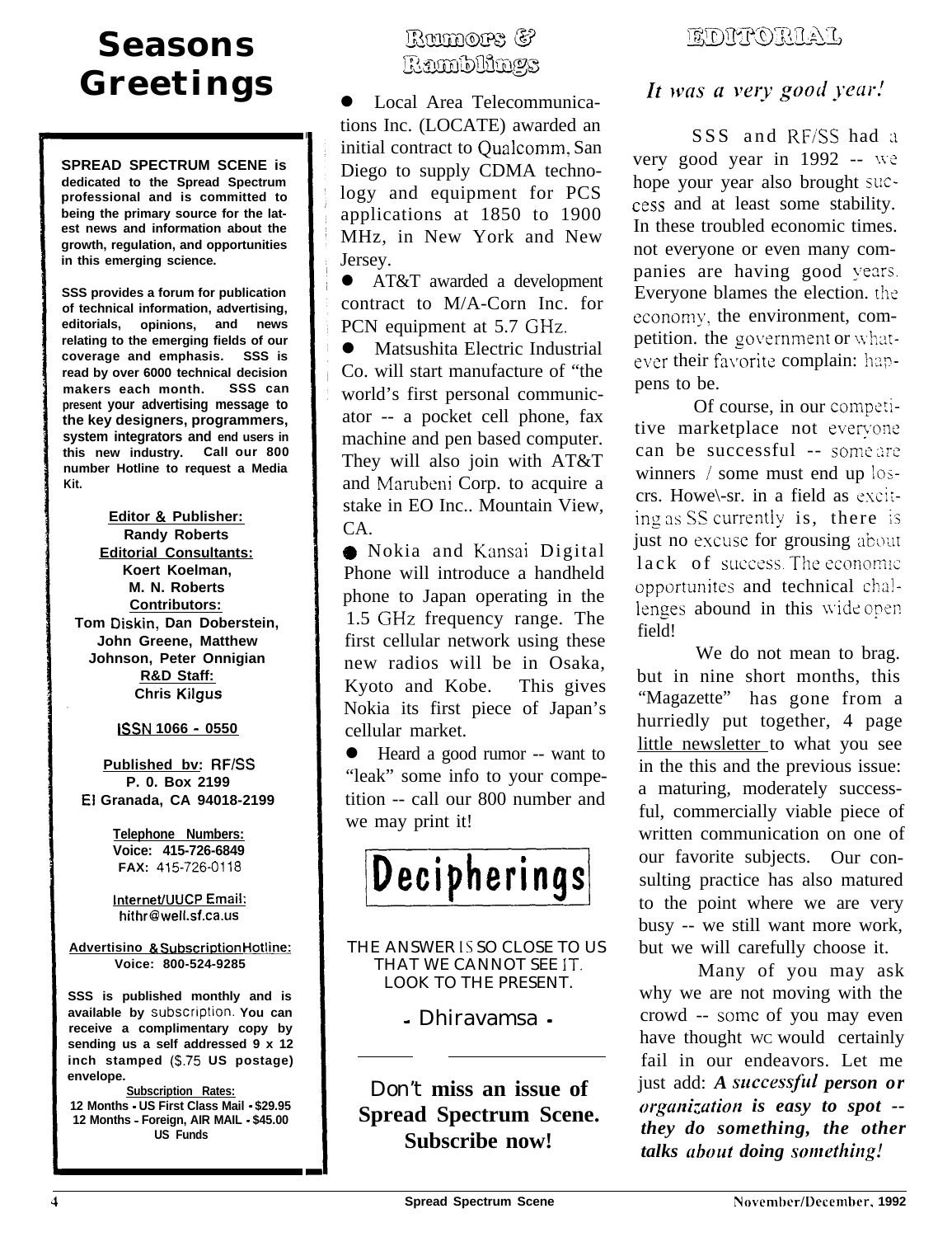

Spread Spectrum Scene **Wishes all of its readers a great Holiday Season and** a wonderful **New Year!** 

May SUGGESS amd profit come TOUP WET In 19938



The Aerial

I

by Peter Onnigian, P.E., W6QEU

1 :he same antenna expressed in In last month's column we vent through the process of gain reference, and tried to clarify dBi **Ind dBd antenna gain** references. The number in dBi is 2.15 dB higher than the gain of JBd.

This month's column discusses antenna construction and performance for antennas operating between 100 and 1,000 MHz, used for spread spectrum, WLAN, wireless alarms and other applications. This discussion covers the Yagi type of parasitic antenna invented in 1926 by Prof. Yagi and Prof. Uda in Japan.

### ANTENNACONSTRUCTION

The construction quality of these antennas varies with its price! Most of the better quality antennas use 6061 -T6 alloy aluminum elements and booms. To eliminate inter-modulation problems and electrical noise creation, the contact between the parasitic elements and the metallic boom is either insulated or welded. They should never be bolted or riveted together. Some firms use a plastic boom, which also eliminates this problem.

Most good Yagis are designed using computer software programs which are readily available. Designs are possible for maximum forward gain, best front to back ratio,

best VSWR for a given bandwidth, and of course :ompromise designs.

Construction of the elements vary from solid relatively soft alloy welding-rods of small diameter to tubes of one half inch diameter and larger. The larger tube reduces the length to diameter ratio, increasing gain and VSWR bandwidth performance. Booms are square, round, and sometimes of plastic.

Most of the cheaper antennas available use the common unbalanced gamma feed method in the driven element. This is fine for the smaller (number of element) antennas, but produces pattern skew, feed line radiation (and pickup) and distorts beamwidth.

The patented new balanced double gamma feed eliminates these problems by feeding the un-split driven element with equal power, 180 degrees out of phase, at its electrical center.

The advantages of the balanced double gamma feed include a natural non-frequency sensitive balun, and slightly higher gain since the feed mechanism itself does not radiate. Only the driven element radiates, producing side nulls approaching computer calculated values, excellent VSWR, and a non-skewed pattern. The feed line does not radiate because of the near perfect balun, which is an integral part of the gamma feed system. The non-radiating feed-line has some obvious advantages over the conventional simply (and cheap)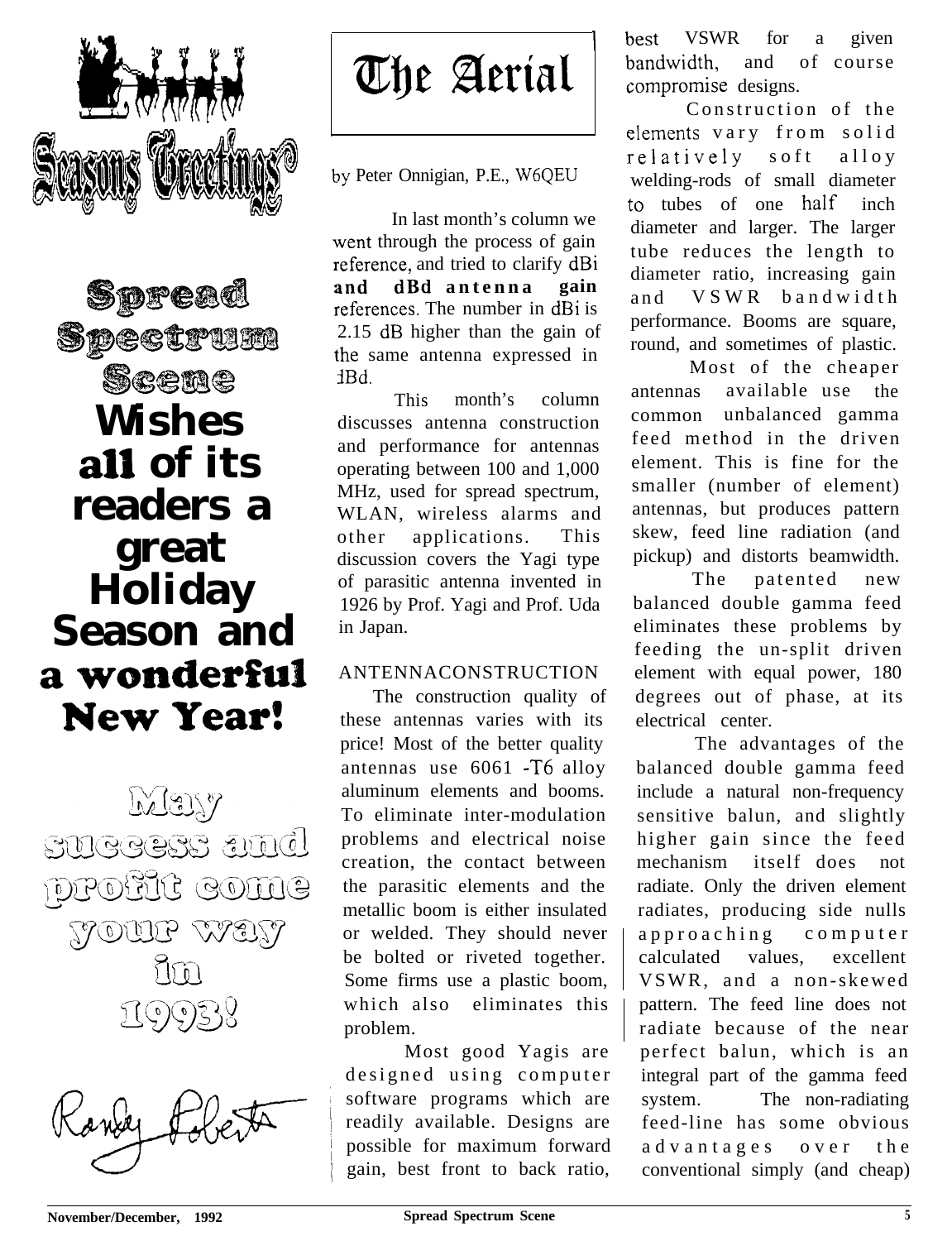old fashioned unbalanced gamma, which feeds current to one side of the driven element, while the other side is parasitically excited. The excellent balun eliminates RF pick up from the outside of the coax line, which may pass close to electrical noise generating sources, such as computers, printers, duplicators, I IVAC, florescent lighting, etc.

### **CONNECTORS**

C 0 m m 0 n a m a teur practice is to use UHF type connectors 0n coaxial transmission lines. UHF connectors are very poor for use at these frequencies for several reasons. They arc not weatherproof. Letting in water or moisture in the shield produces corrosion on the conductors, which increases the RF loss, but improves the VSIVR!

These relatively cheap connectors are available with teflon insulation, and some lirms even silver plate them. But these "improved versions" do nothing to better the long term performance, due to moisture ingress. Amateurs have used them for decades when they first came out in the 40's. They are not even useful for indoor use because UHF connectors arc not 50 ohms. There arc no military or EIA specs for their electrical performance, s0 their performance varies depending on make and model.

### 'rYPE N

This is the connector of

choice for this frequency range and application. They maintain 50 ohm impedance and have two gaskets to keep moisture **out.** One is inside the male connector and another is placed around the cable jacket. Wrapping them with tape is not at all necessary, if they are properly assembled on the cable.

The N connector is five to six times more expensive than the UHF, but meets close mechanical specs in order to maintain 50 ohm impedance. Adapters are available to fit RG-58 size cables instead of the more popular RG-8 size. N connectors are also available for 75 ohm impedance.

This is a smaller diameter connector and also carries a military spec number. It is 50 ohms, and waterproof. However it was meant to be used indoors where mechanical abuse is not present. This connector maintains an excellent 50 ohm very low VSWR pass through.

The BNC connector has a bayonet feature for connection with  $1/4$  turn and then locks. This connector is quite similar to the N when it comes to installing either a male or female cable connector. Suitable cables are the RG-58 size, such as RG-142 and RG-303 series.

The BNC is popular in industrial and domestic wireless alarm systems because the outer cover can be removed on the male cable end. This reduces the OD of the cable to about 0.30 inches for easier insertion through ceilings, walls, etc.

### Cover Story The Latest \Vireless PDA's

by Randy Roberts

The latest harvest of wireless PDAs (Personal Digital Assistants) is in. Our cover showed photos of Apple's and EO's latest entries. Wilmette. Illinois based Telular Group L. P. also recently announced a cellular phone based wireless data radio/modem. Motorola is advertising its EMBARC Wireless E-Mail system, again using tariff based cellular phone technology. *Arc these guys really serious?*

How can anybody try to peddle another rehash of ARDIS or similar cellular telephone technology to 3 market that is ripe for cutting the umbilical with "Ma Bell'?" Most potential wireless customers have **no** intention of paying by the minute or by the page for Local, Metropolitan or Wide Area wireless data services. Certainly they don't want to pay for these "last mile" hook-up charges. Do they have a choice'?

We think they do -- use real technology: Spread Spectrum! Throw away your outdated AMPS/NAMPS FM/TDMA analog with digital kludge radios. Get with today's technology. Spend some of your cash and develop spread spectrum systems that offer a viable alternative to pay by the minute cellular technology. Get with the PCN/PCS program -- build **us some** data communications infrastructure using spread spectrum, VSATs and cellular alternatives.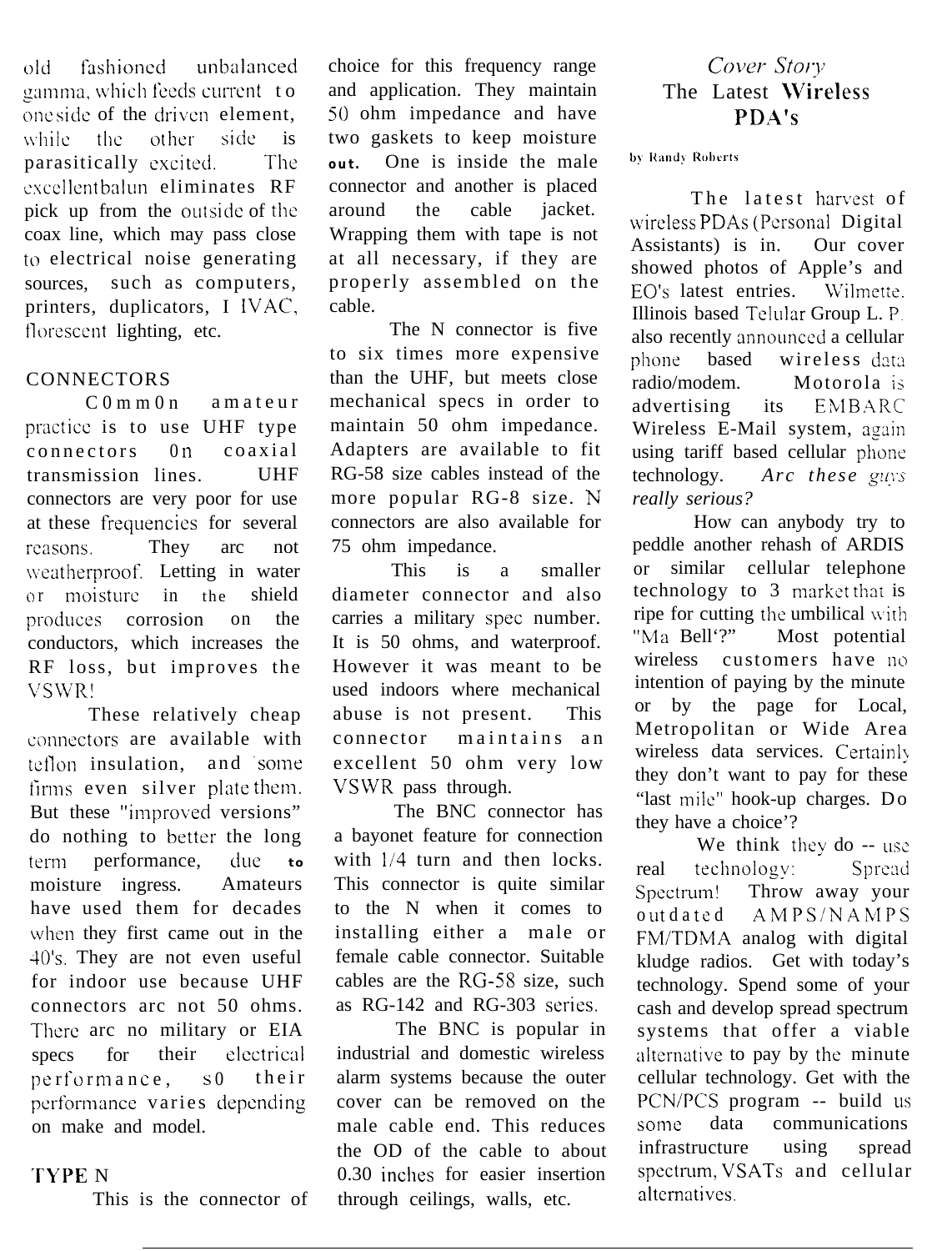

by Tom Diskin

## **Technical Trends In Education**

## *The Career-Technical Assessment Project*

There is a new movement taking place in the nation's schools these days. It addresses the question, "When 'college prep' has taken its 'slice' of the high school graduating class, what happens to the rest of the class?" For many years, these students have had no specific direction, although many have gone on to trade, technical or vocational occupations. Called "Tech Prep", this new plan specifically tracks students who choose a technical career path or at least prepares them for the technology they will be expected to use in today's world.

In California, Tech Prep is an important part of current high school restructuring efforts. Many high school electronics instructors have or will be involved in the planning and teaching of Tech Prep curriculum. Even at the 2-year community college level, Tech Prep is considered a part of the curriculum offerings under the new Perkins Act. Tech Prep

prepares students with skills and competencies necessary to meet employer's performance standards for entry jobs and later career advancement. Tech Prep also links high school curriculum to a 2-yr college to produce skilled technicians responsive to changes in technology.

The California Department of Education is developing a "new vision" that will radically change the way high schools throughout the state are structured. Several coordinated efforts are defining the new vision. Prominent among them are the report of the 75 member High School Task Force which was charged with proposing an overhaul of high school structures and practices and the newly enacted statewide assessment program.

A key feature of the restructured high school is an integration of curriculum for all students. Traditional barriers which prevented teachers across disciplines from collaborating in  $\frac{1}{2}$ planning, teaching and assessment activities will be <sup>1</sup> removed. Students must be prepared to achieve at world-class ' levels, to graduate from high school as "self-motivated, competent, and lifelong learners", equipped with the knowledge and skills to make decisions about career options.

The California plan calls  $\frac{1}{2}$ for students to graduate from  $\pm$ high school with "an individual record of accomplishment." The key feature of this record will be the student's results from the revised assessment program. This will consist of:

> . grade 10 high school performance tests in

English/Language Arts, Mathematics, History,<br>Social Science and Science Science;

. end-of-course exams; and

. career-technical certification assessment

Each of these components of the revised statewide assessment program is geared for all students, not just for<br>"traditional" college-bound or college-bound or vocational students. Collectively, they measure important skills and knowledge in a coordinated (integrated) fashion. Taken together, they present a picture of a high school graduate that truly represents a record of accomplishment that can be presented to a post-secondary institution or a prospective employer.

All components of the plan assess content, careerperformance, and academic standards in an integrated format. To ensure that these standards are appropriate for a performance-based certification system, each discipline area has revised its model curriculum standards to consist of a cognitive and behavioral component. The career performance standards represent workplace readiness skills which cut across all career paths (e.g., problem solving, group interaction). Academic skills are included as they are needed to perform a specific task (e.g., trigonometry needed for construction activities; biology for a plant science or animal science experiment).

*Say you saw it in SSS!*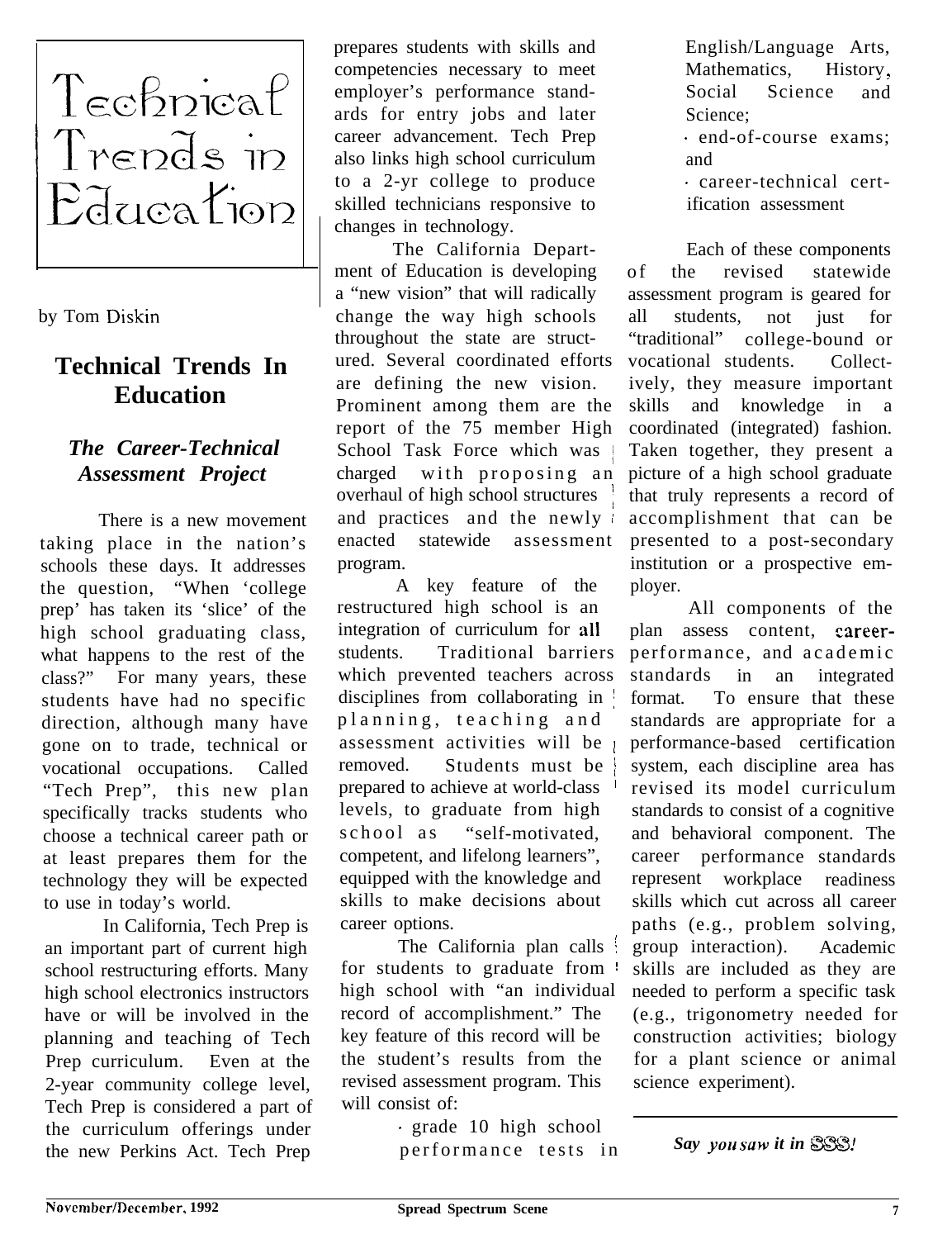

International Scene

l A study group set **up** by Japan's MPT (Ministry of Posts and Telecommunications) expects to issue a report on how Japan should deregulate it's cellular telephone industry. Under current regulations you can only lease cellular phones from the telephone system operators. Reports from ministry officials suggest that fees may go down as much as 5000 yen if phones were competitively available for purchase.

## **Beginner's Box**

| Power<br>(dBm) | Mills-<br>Watte | Power<br>(dBm) | Milli-<br>Watts | Power<br>(dBm)           | Milli-<br>Watts |
|----------------|-----------------|----------------|-----------------|--------------------------|-----------------|
| $-40$          | .00010          | $-13$          | 0001            | 15                       | 31.623          |
| .37            | .00019          | -10            | .1000           | ī7                       | 50.119          |
| $-35$          | .00032          | 7              | .1995           | 20                       | 100.00          |
| $\cdot$ 33     | .cooso          | $\cdot$ 5      | .3162           | 23                       | 199.53          |
| $-30$          | .00100          | -3             | 5012            | 25                       | 316.23          |
| -27            | .00200          | O              | 1.000           | $\overline{\mathcal{D}}$ | 501.19          |
| -25            | .00316          | 3              | 1.9963          | 30                       | 1.00w           |
| $-23$          | 00501           | 5              | 3.1623          | 33                       | 1.99 w          |
| $-20$          | .01000          | 7              | 5.0119          | 35                       | $3.16 \times$   |
| .17            | 01995           | 10             | 10.000          | 37                       | $5.01 -$        |
| $-15$          | .03162          | 13             | 19.953          | 40                       | $10.00 -$       |

8 **Re: FCC Rules, Part 15, paragraph 15.249, 50,000 microvolts per meter at 3 meters is radiated by an isotropic antenna when fed by 0.75 milliwatts into 50 ohms** *Thought you'd like to know!*

## See **you** at **the "Wireless" show in January**



### Washington Scene

On December 10, the FCC proposed opening another chapter in the Cable TV wars. This time, they intend to authorize advanced 41 to 49 channel "Wireless Cable" MMDS type service in the 27.5 to 29.5 GHz frequency range. Already used in field trials in New York City, CellularVision's technology uses a cellular telephone-iike network of transceivers to provide local, almost block by block coverage. The FCC may authorize full scale system development by next summer and open **up 489** local service areas around the nation. New licenses for operating the local systems would be awarded on a lottery basis. Here we go again - *another cellular or SMR lottery boondoggle!*

l AT&T Company plans to buy a 33 percent stake in McCaw Cellular Communications, based in Kirkland, Washington for \$3.8 billion. The pact would put AT&T back in competition with the regional Bell companies for the first time since the 1984 breakup of the Bell system.

Pacific Telesis (aka Pacific Telephone and Pac Bell) plans to break into two separate corporate entities. This will allow it to provide long distance service in a deal with MCI and

provide even more service for it's currently more than 33 million cellular telephone customers. By the way, the split allows Pac Bell to circumvent "little things" like California's PUC and the 1983 Judge Green breakup of the Bell system. *Hmm -- it looks like if you have enough mone\_y, you can flaunt any old regulations!* 

*Now* that the election is over and our new President-elect is out there beating the bushes and trying to find people to fill all those Washington jobs -- how about picking an *Electronics or Radio or TV Engineer* to sit on the commission at FCC? What do you say, Bill? *It's about time techrrocrnts had a sav, not lawyers!*



Matthew's column will not appear this month -- sorry about that!

Have you seen the new *HDTV* **NEWSLETTER,** yet? Published by Advanced Television Publishing, A Cripps Communications Company, 753 East Fall Creek Road, Alsea, Oregon, 97324. Tel. (503) 487- 4186, FAX: (503) 487-4187. Good luck, gentlemen.

*Ever think about writing an article for gg@?*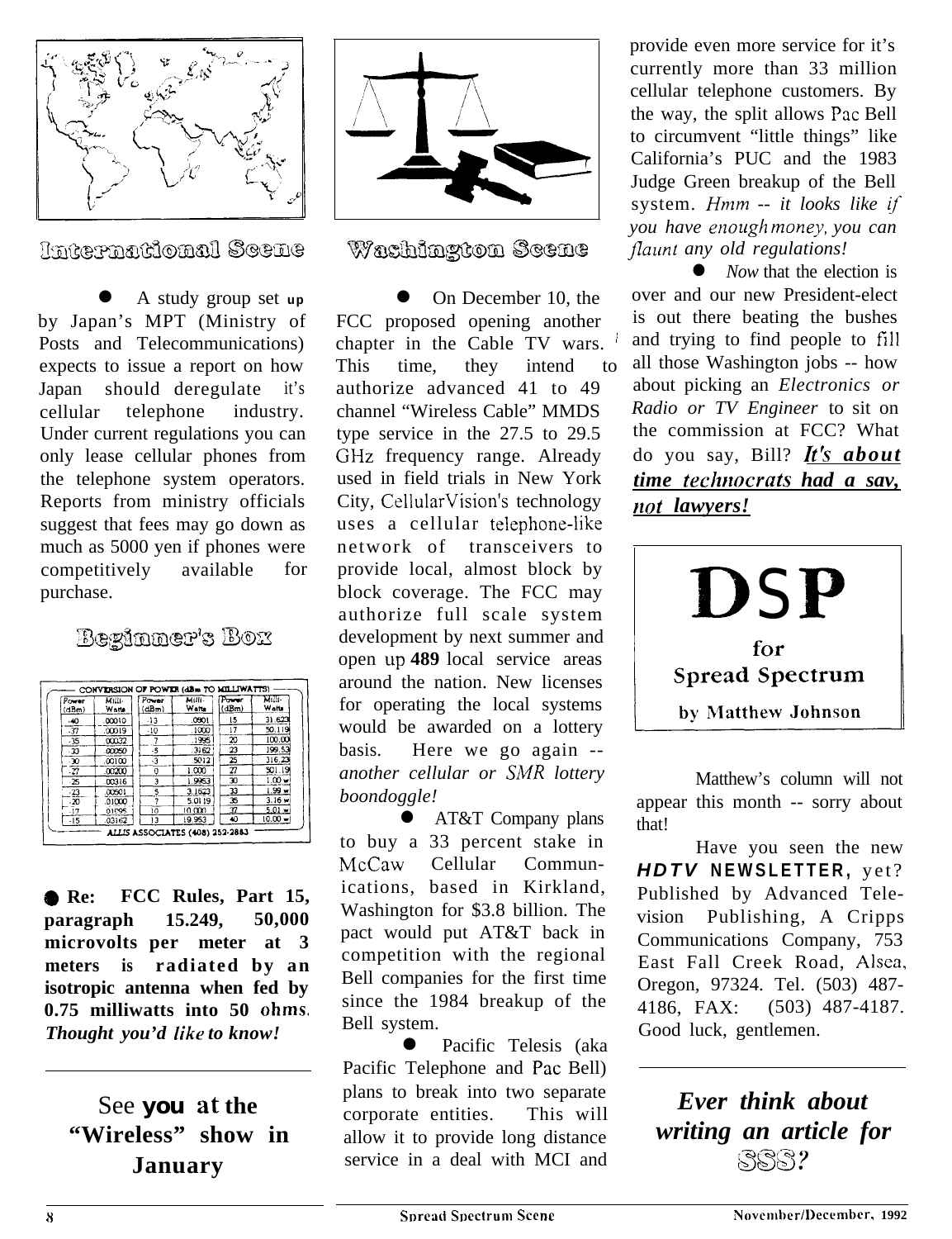## **New Products**



### **ST MICROSONICS ANNOUNCES NEW LOW PROFILE OCXO**

Model TK802, hybrid ovenized oscillator, operates over 50 to 100 MHz frequency range with temperature stabilities of +/- 0.05 pprn over  $-20$  to  $+70$ degrees C. Fast warm up time (less than 5 minutes) achieves 5  $x 10^{-8}$  stability with  $+28V$  at 250 mA heater current. TK802 has phase noise performance of -135  $dBc/Hz$  at 1 kHz and  $-155$  dBc/Hz at 10 kHz. Standard output power is +7 dBm minimum; higher output power is optional. The low profile package is 2" x 2" x 0.75", hermetically sealed and will meet MIL-STD-883 fine leak requirements. Price is \$790.00, l-9 quantity, delivery: 6-8 weeks, samples available. Contact: Mr. Ken Lambert, ST Microsonics Corp., 60 Winter St., Weymouth, MA 02188, Tel. (617) 337-4200, FAX (617) 337- 4208.

## **j-Corn Model SDP-600 Autopatch**

The new j-Com Model SDP-600 autopatch is a low cost microprocessor controlled



interface between a VHF/UHF transceiver and a telephone line, allowing the user to make and receive telephone calls from any HT or mobile rig within range of the base station.

Control and programming of the autopatch is done by DTMF tones issued from the remote. The shielded metal enclosure SDP-600 measures 4.6" wide by 1.6" high by 5.05" deep and is manufactured in the United States by Zetel exclusively for j-Com. The introductory price is  $$199.95.$  Contact:  $i$ -Com, Box 194, Ben Lomond, CA 95005, Tel. (408) 335-9120, FAX (408) 335-9121.

## **j-Corn Transceiver Control Computer Interface**

j-Com has also introduced a line of Transceiver Control Computer Interface cables designed to interface Personal Computers with all receivers and transceivers which have the ability to be controlled over a serial TTL link.

Unlike the interfaces supplied by the manufacturers, the *j*-Com interface cable requires no external power supply. The unit requires only 3.5 mA of total power for the Icom and Yaesu models, and 6 mA of power for the Kenwood version. This small amount of power can be



"borrowed" directly from the computer's serial interface.

The entire interface has been sandwiched into the shielded hood of a DB-25 connector compatible with the serial interface of most PC compatible computers.

All four models are priced at \$54.95 (plus \$5 shipping and handling). Contact: j-Com, Box 194, Ben Lomond, CA 95005, Tel. (408) 335-9120, or FAX (408) 335-9121.

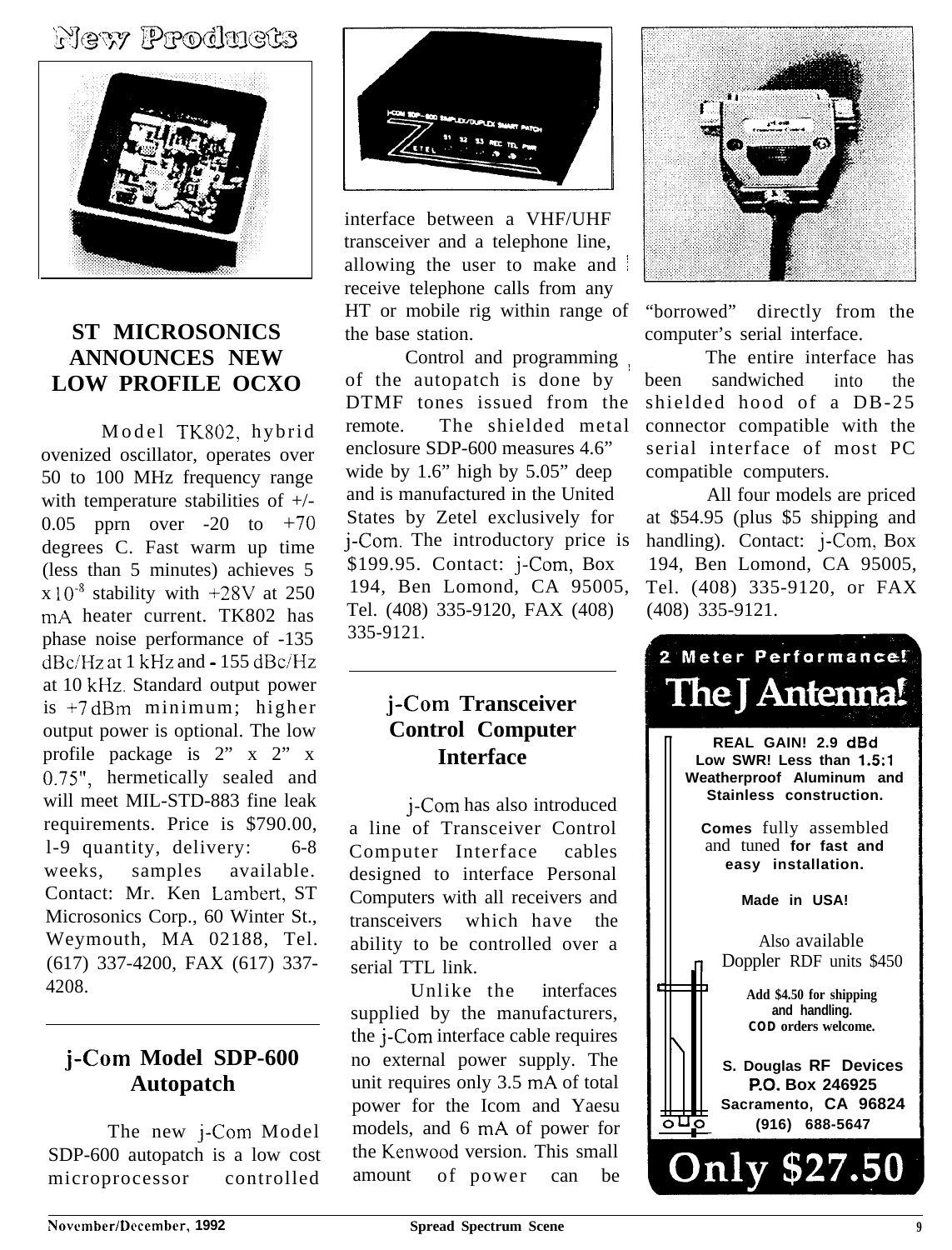## **EQUIPMENT CORNER**

by Chris Kilgus

I recently started a new ! job as an RF Design Engineer. One of the first things I had to do is set up a lab. The company had the basic stuff; o'scope, me- : ters, etc. But, the RF test equipment was all going to have to be acquired. I am going to describe some of the experiences I have  $\vert$ had, and do equipment reviews in a series of articles that will be in SSS in the next few months.

This month will be an equipment review on an LC Meter. In most RF work, one will be dealing with small values of L and C., typically going down to luH and 10 pF. There is plenty of equipment around from the big guns like HP and Fluke that will resolve these readings, but they are in excess of \$1500. In the low end there are a few units, including some DVMs that have a capacitance range. I in fact bought a B&K model 878 LCR meter for \$275. It was pretty good, especially on capacitance, being able to resolve to 0.1 pF. But, I needed more inductance resolution than a minimum reading of luH. I wanted to know if a coil was .120, .165 or .183 **uH** for example. The B&K would read .l or .2 for that range of values.

Don't get me wrong. The B&K is still a good instrument. It has many features that would be useful in a production environment such as bin sorting, autozeroing, and a tolerance mode. The tolerance mode beeps when a component is outside a specified range to allow rapid inspection of production parts. It



remembers minimum and maxi- / mum values and has a useful resistance range.

The problem with the B&K and other inexpensive LC meters is that they use a low test frequency, usually 1kHz. Recalling the formula for impedance in an inductor,  $XL = 2\pi fL$ , assuming a frequency of 1 kHz, a .1 uH coil would be **.000628** ohms -- hardly enough to work with.

I was referred to a small company in New York, TBE electronics. They have a line of LC meters, The model 2 14 for \$345 had very impressive specs and one was ordered.

Their meter uses a phase detector circuit. Other meters use techniques that are subject to errors from leakage currents. The minimum readings are .OOl pF and .OOl uH. One hundred times lower than the B&K. Basic accuracy is an impressive 0.3 %. The B&K was anywhere from  $.7$  to 10  $\%$  depending on the range.

The TBE 2 14 uses a 1 MHz test frequency on the lowest ranges. Using our example from before, the inductive reactance of the .l uH coil would be .628 ohms.

Operation is straight forward. Select either L or C and the range. You must manually zero the unit before each measurement. This is perhaps the only downside to the instrument. TBE said that they elected to not have an autozeroing feature to keep the cost down. Zero the meter with open connectors in the C mode and with the supplied shorting block in the L mode. Dialing in the zero with the multi-turn pot takes a little patience. A  $+/-$  tuning indicator would be helpful. The unit is well built and ruggedly designed. I leave mine on all of the time. TBE has an excellent warranty, 3 years on the instru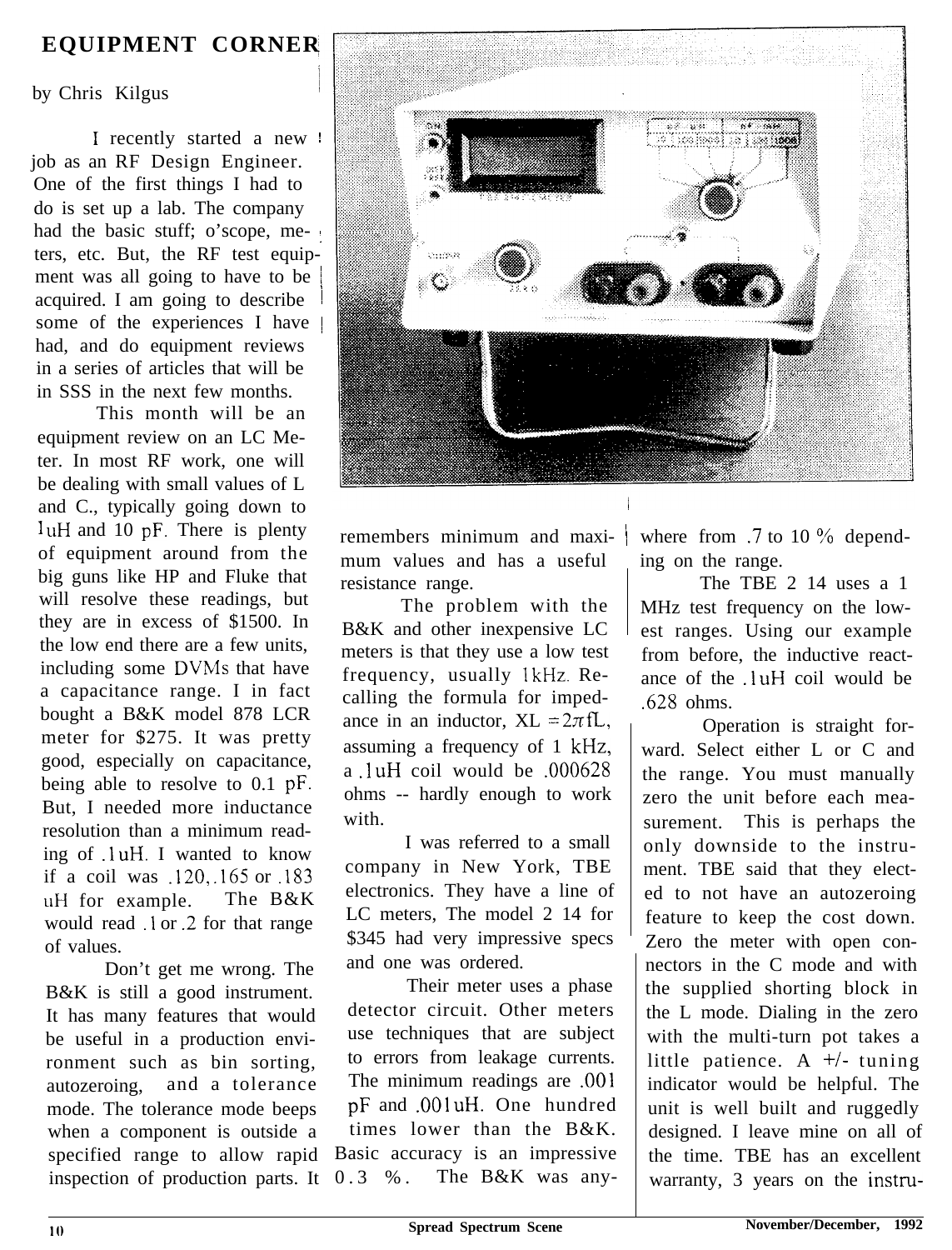ment, 1 year on the calibration and a 30 day money back guarantee.

I have tested a multitude of components. Measurements were accurate and consistent. I found the instrument particularly useful in a recent project. A computer designed filter called for 15 pF caps and .68uH coils. With a goal of developing a circuit that would not need tuning in production, one could specify 2 % coils, which are readily available in SMD from Coilcraft, and precision capacitors. The circuit was breadboarded using variable caps and 2% coils. It was then tuned for optimal performance. The caps were then removed and measured on the LC meter. Fixed caps were substituted in the circuit and performance verified. The cost of test equipment, trained personnel and time in production would greatly exceed the price for precision components.

Since the unit measures such low values, it is possible to use it to verify pc board layouts for microstrip applications. TBE is developing a new unit that can measure picofarads at the end of a 4 foot coax. This would allow any test fixture to be attached and zeroed out. The projected price of this unit is \$500. They also supplied me with a prototype of a SMD test fixture. The fixture uses pins that can punch right through and measure components still in tape reels. The fixture is only \$65 and is quite a bargain.

TBE has done a great job getting lab grade test equipment on the market at an affordable price. TBE can be contacted at: TBE Electronics, 442 Cass Hill Rd., Candor, NY 13743, phone 607-659-3030.



Analog Devices' AD9712B, AD9713B, AD9720, and  $AM721$  are the **industry's fastest 1% and It-bit DACS desl;ned specfficatfy for DDS.**

#### INDUSTRY'S FASTEST lo- AND 12-BlT D/A **CONVERTERS** OPTIMIZED FOR DIRECT DIGITAL SYNTHESIS

**NORWOOD, Mass. --** Analog Devices, Inc., has announced four of the industry's fastest 10- and 12-bit monolithic silicon digital-to-analog  $(d/a)$ converters designed specifically for direct digital synthesis (DDS) applications such as communications and instrumentation. For design flexibility, both ECL- and TTL-compatible input versions are offered in either resolution. Two 12-bit converters, the AD-9712B (ECL) and AD9713B (TTL), operate at encode rates of 100 MSPS and 80 MSPS, respectively. The IO-bit d/a converters, AD9720 (ECL) and AD9721 (TTL), operate at corresponding word rates of 400- and IOO-MSPS.

In addition to setting a new speed performance benchmark, the four converters do not compromise either ac or dc performance. The AD9720 and AD 9721 guarantee low 1.5 pV-s glitch impulse, 4.5-ns settling time, 1,000 V/us slew rate, and 75 dBc spurious-free dynamic range (SFDR) for 2.02-1MHz signals sampled at 100 MSPS. Glitch impulse and settling time increase slightly for the AD-9712B and AD9713B to 28 pV-s and 27 ns, differential nonlinearity is typically 0.5 LSB. SFDR is 72 dBc for 5.055-MHz input sampled at 20 MSPS. Designers working in frequency- or time- domain applications will find these converters attractively priced and easy to use. Evaluation boards, available to examine functional parameters, reduce design-in problems. Maximum power dissipation for the AD-9712B and AD9713B is 800 mW, increasing to 1.1 W for the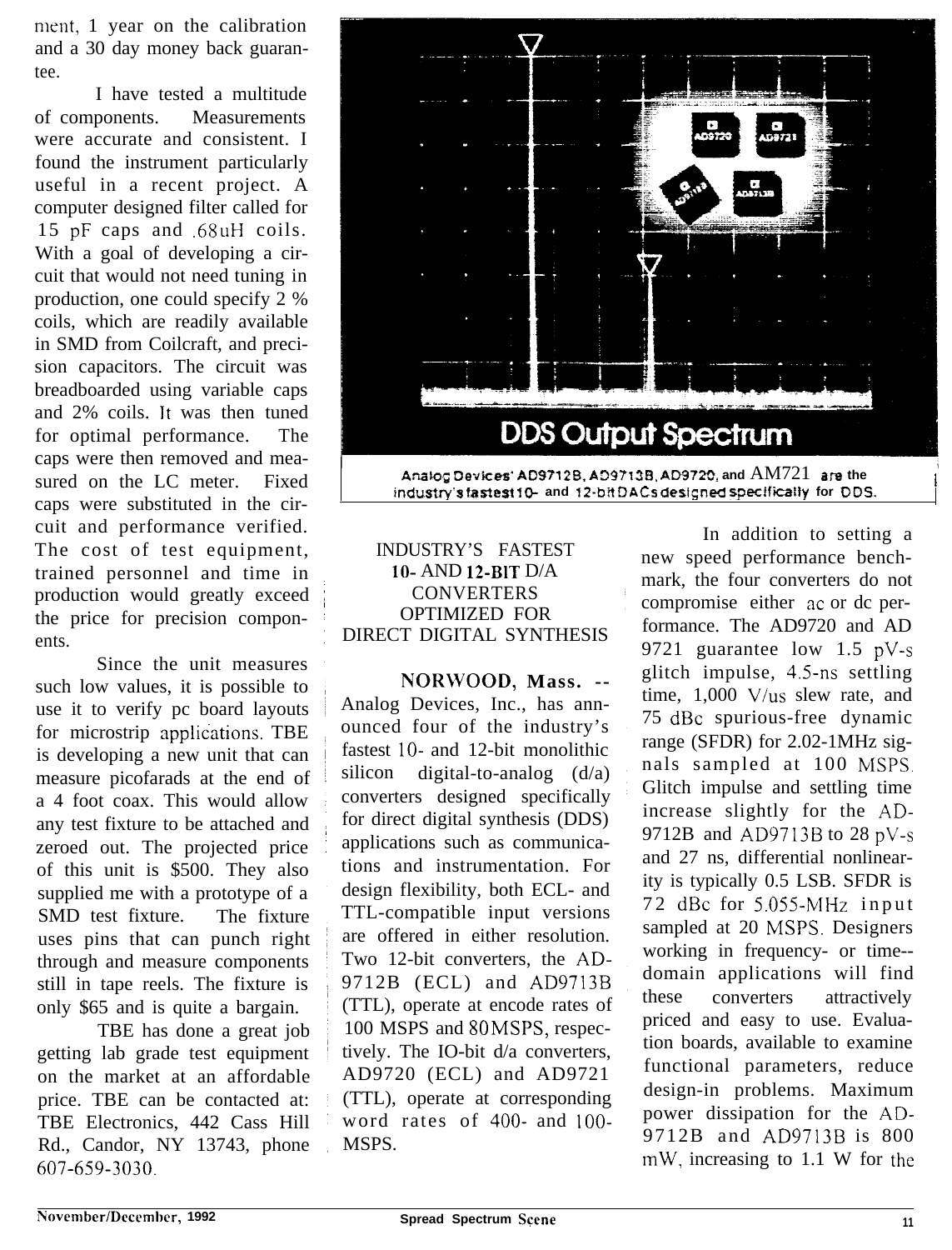AD9720 and AD9721. When compared with alternative solutions operating at equivalent word rates, Analog's TTL-compatible versions can effectively decrease system power requirements as these speeds could only be achieved by employing ECL-compatible D/A converters and interfacing them to TTL-to-ECL translators (that add considerable power consumption to the circuit).

Pricing in 100's for the AD97 12B and AD97 13B begin at \$35; AD972 1 and AD9720 prices begin at \$40 and \$79 in 100's, respectively. Delivery is from stock.

**Contact:** David Buchanan, Analog Devices, Inc., 79 10 Triad Center Drive, Greensboro, NC 27409, 919/668-9511. For Applications Assistance; FAX requests to 6 17/52 l-4273.



## **Application Note 237 Summary**

### **Choosing DACs for Direct Digital Synthesis**

by David Buchanan

### **INTRODUCTION**

Direct Digital Synthesis (DDS) is a technique for deriving, under digital control, an analog frequency source from a single reference clock frequency. This technique provides high frequency accuracy; temperature and time stability; widcband



tuning; and very fast, phase continuous frequency tuning. The performance of synthesizers using this technique is often limited by the performance of available (DACs). This application note explains the basic architecture of DDS and some of its advantages in system design, and outlines some of the performance characteristics designers should look for when choosing DACs for DDS applications. Performance trade-offs are also explored, and recommendations are made for characterizing the DACs.

### **DDS BACKGROUND**

A simplified block diagram of a direct digital synthesizer is shown above. The synthesizer has two digital inputs: a frequency control word  $(\triangle$ Phase) and a reference clock signal (fc). The output of the synthesizer is an analog sine wave with frequency fa The relationship between fc and fa is determined as:

$$
fa = [(\triangle \text{Phase})/2^N]fc
$$

Where N is the resolution of the frequency control word, Phase.

As illustrated in the figure, the circuit is easily divided into three blocks: a phase accumulator, a phase-to-sine converter, and a DAC. The first two blocks are both digital circuits. The phase accumulator is simply an adder with a programmable step size,  $\triangle$ Phase, representing the phase step taken by the output waveform during each clock cycle. On each ciock cycle, the phase accumulator output represents the phase of the output sine wave, with all zeros representing 0 radians, and all ones representing  $2\pi$  radians. This signal is a digital ramp with a frequency equal to the output sine wave.

The phase-to-sine converter circuit takes the M most significant bits of the phase accumulator's output and provides an M-2 bit sine amplitude output; M-2 deter mines the resolution of the circuit to follow, usually a DAC. Truncation of the N-M least significant bits is necessary to reduce the complexity of the phase-to-sine conversion. This function may be performed by a look up table stored in memory, or the sine value may be calculated from a digital algorithm to make a faster or smaller circuit.

-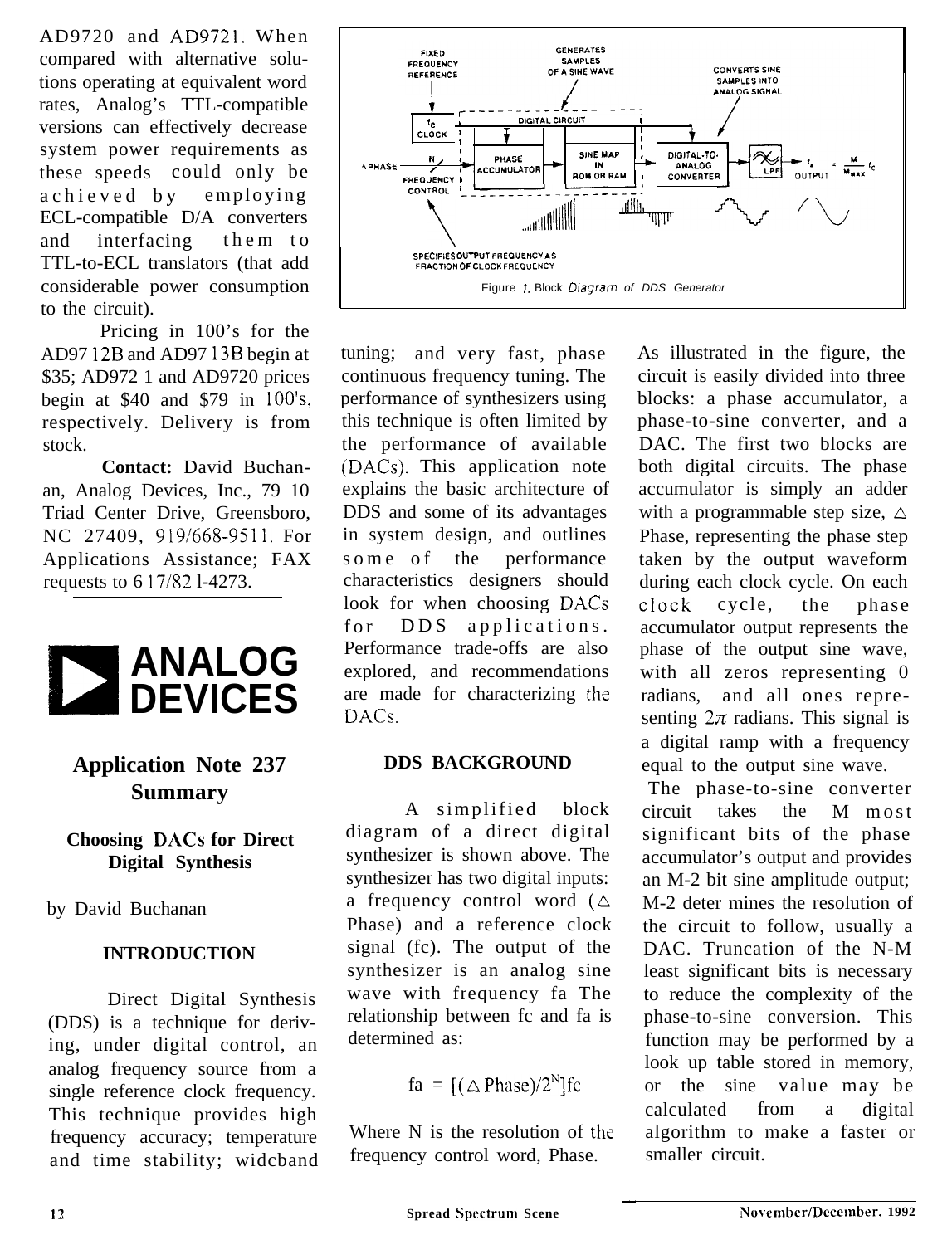The phase accumulator and phase-to-sine converter together form a DDS system with a digital output. The digital output is useful in many applications as a frequency reference (digital demodulation as an example), but most applications require a transformation of the digital sine wave into an analog frequency reference. This makes the digital to analog converter extremely important.

## CHARACTERISTICS TODAY

DDS has both advantages and disadvantages over other frequency synthesis techniques such as phased locked loops. While it is not the intent of this paper to explore fully the tradeoffs of choosing DDS architecture for a synthesizer, it will point out some of the more obvious ones and discuss the important performance characteristics.

A DDS system effectively provides a frequency reference that is a fraction of the clock input frequency. The DDS is digitally tuned by the  $\triangle$  Phase input, usually controlled by a micro-controller or digital signal processor. Once the digital data are registered on board the phase accumulator, the controlling circuits are free to perform other functions in the system. The digital nature of the DDS eliminates the inconvenience associated with the "tweaking" of synthesizer designs that rely on analog component values to determine frequencies.

The frequency resolution is determined by N, the resolution of  $\triangle$  Phase, as:

### $(1/2^N)$  fc

As an example, if the DDS clock reference, fc, is 20 MHz, and  $N = 32$ , the frequency resolution of the synthesizer will be 4.66 millihertz (mHz). This is an advantage over phased locked loops, in which the reference frequency directly determines the frequency resolution and must be large enough to avoid large multiplication ratios.

## DDS PERFORMANCE DDS TECHNOLOGY

As in other digital circuits, the phase accumulator and phase-to-sine conversion circuit designs must be optimized for cost and power. The DAC design must also address power and cost concerns, but dynamic performance of the converter is of premium consideration.

There are CMOS digital devices available that provide DDS solutions for clock rates up to 100 MHz. A few bipolar devices cover clock frequencies up to 300 MHz, and there are also GaAs devices that provide digital solutions up to 1.4 GHz clock rates.

Most DACs used in DDS are bipolar, although a few GaAs DAC designs see service in the higher frequency applications. Designers prefer monolithic DACs to keep the cost of the converter reasonable. Some 12-bit monolithic DACs can clock up to 100 MSPS (AD97 13B), while higher speed applications can take advantage of monolithic lo-bit designs that clock up to 400 MSPS (AD9720). Above 400 MSPS, there are a few 8-bit devices. As a later section of this

paper will point out, resolution and speed of a DAC do not always determine the DAC's suitability for DDS applications.

### ADVANTAGES AND DISADVANTAGES

While the available clock frequencies described above indicate that DDS circuits can generate output frequencies well into the UHF band, in practice the frequency range of a DDS system is limited by the real world characteristics of the DACs . . .

*For the complete text of this application note contact: Analog Devices.*

# January SSS

**A**<sup>2</sup>**PPEVIEW**<br> **EXECUTE:** "A Tale of two<br> **Chips,"** compares Moto-**Chips," compares Motorola's MC13176 to Pacific Monolithic's GaAs cellular phone chip, for use at 900 MHz.**

**Intreresting: More on DSP, HDTV, The Aerial and our other regular features.**

**Tutorial: The long awaited continuation of Technical Tricks -- this time with the**

**scoop on correlators.**<br> **News.** Latest news on<br> **Spread Spectrum requistory Spread Spectrum regulatory, new products and market developments.**

*Feel free to quote, copy or reprint 86X3 -- just include a complete attribution*, *please!* 

-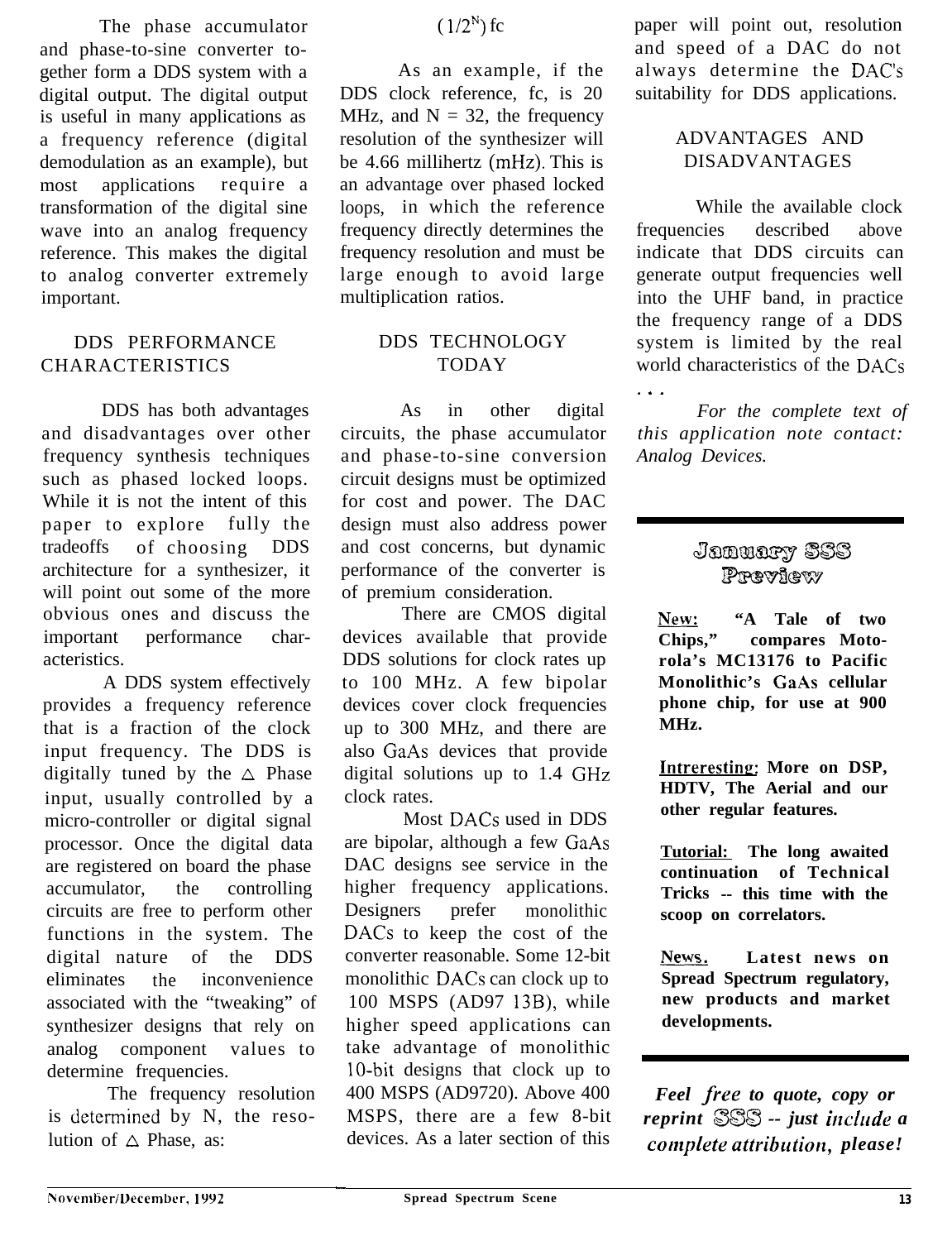## **A 16Kbs Full Duplex Spread Spectrum RF Data Link -- Part 2**

by Dan Doberstein, President DKD Instruments

Code Lock Circuitry

Last month we covered the overall system. This month we focus on the code lock circuitry. The code lock systems job is to keep the receivers code locked or correlated with the transmitted code. The technique used is a modified Tau Dither system. Referring to the block diagram we see the 10.24 Mhz clock is modulated by the divide by 9/10/l 1 circuitry before it is passed to the code generator. The

divide by  $9/10/1$  1 block serves frequencies result in slower the same purpose as a VCXO reaction to ADV/RET commands. code clock in a conventional Tau Jitter during code lock will Dither circuit. always be  $\frac{1}{10}$  of a chip

the mechanism to modulate the the clock modulation. code clock so as to keep the Modulated code clock is sent receivers code locked to the to the code generator. The output transmitters. This circuit sends of the code generator is split with most of the time in the divide by one path passing through a delay 10 state. When a rate clock pulse element. The dithered code is is detected the 10.24 Mhz clock created by toggling between the is divided by 9/1 1 for one cycle. delayed and undelayed versions The net effect is that for every of the code. The rate of toggling rate pulse one input clock pulse is set by the dither clock. is added or subtracted depending The dithered code is used to control input functions as a gain clock which here is used as the control point. The higher the rate 2nd LO. The modulated LO is

The divide by 9/1 O/l 1 provides because of the discrete nature of

on the  $9/11$  input. The rate phase modulate the  $10.24$  Mhz clock frequency the higher the then bandpassed to bandlimit the gain for a given ADV/RET resultant wide band signal. The command. Lower rate clock LO is now mixed with the rec-

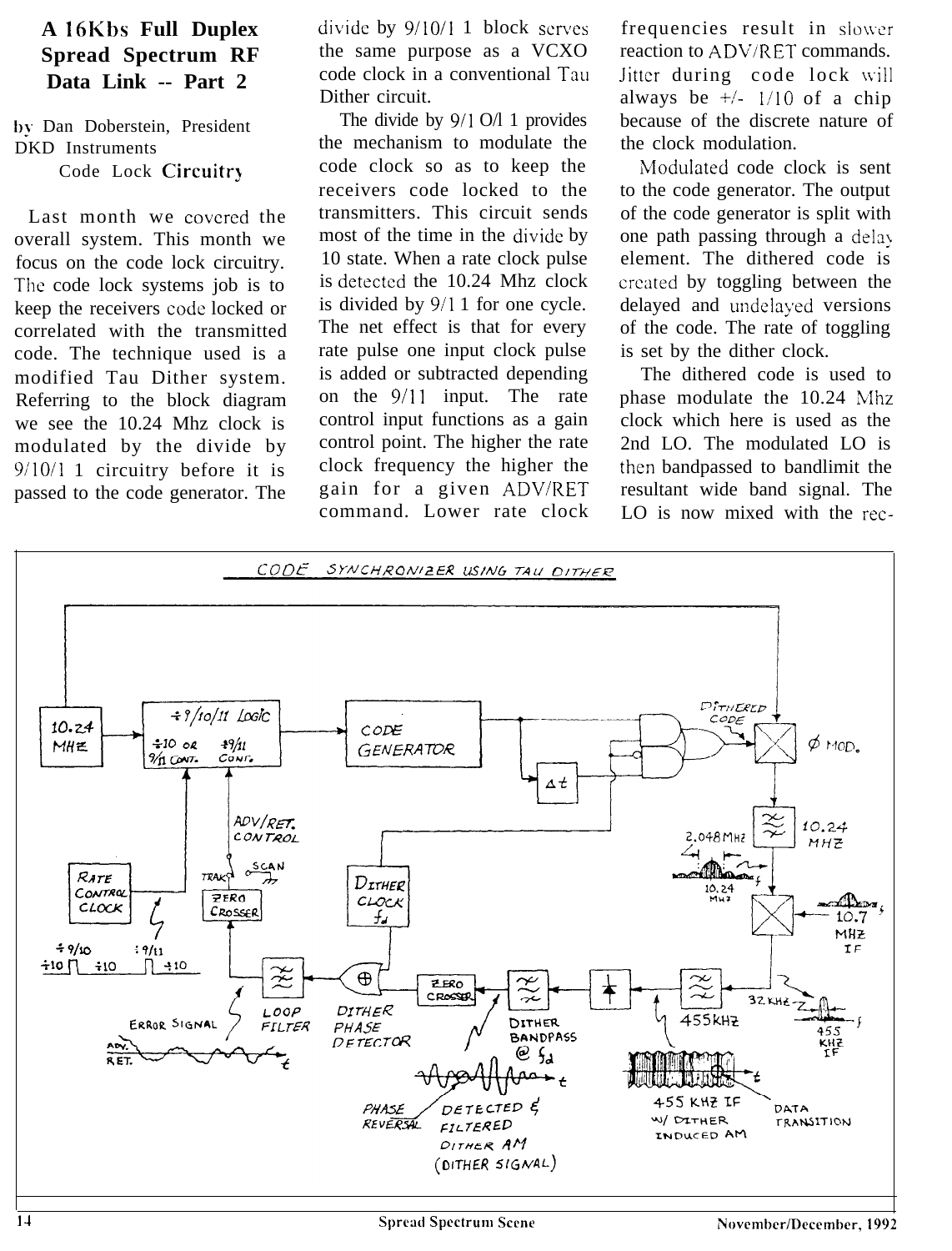eived signal which creates the 455 Khz IF. The spectrum shown for the 455 IF assumes code lock. If the codes are not locked the 455 IF would just be noise. The despread 455 IF still has the data modulation on it so its bandwidth is about 16Khz.

In addition to the data phase modulation on the 455 IF there is Amplitude Modulation induced by the dithering process. The dither induced AM is itself phase modulated via the correlation process. In order to keep the receivers code locked this AM signal must be recovered and processed to provide the error signal used to drive code misalignment to zero  $(+/-1/10)$ chip). After bandpassing and detection we now have the desired AM component, the dither signal. A bandpass centered at the dither frequency is used to separate the dither AM signal from other AM signals which may be present on the 455 IF. The output of the band pass is hardlimited via the zero crosser and passed to the Dither Phase Detector. This process ignores the amplitude information contained in the dither signal and concerns itself only with the PHASE information. This is a simplification of the text book Tau Dither technique where both the phase and amplitude of the Dither signal are used. This is possible since the phase modulation on the dither signal contains the code advance/retard information while the amplitude of the dither signal contains the "how much" information. In short the circuit disregards the amplitude information present in the dither signal and uses just the phase information to maintain

code lock. This simplification has a price in that higher SNR's arc needed to maintain and obtain code lock.

It is easy to get confused here with all the modulations present. Remember the 455 Khz IF has the 16Kbs Biphase modulation on it and the dither induced AM is itself Biphase modulated. These two Biphase modulations are separate and distinct from each other and can be processed independently from each other as done here.

The phase of the dither signal is recovered by using an EXOR gate and comparing with the dither reference clock. The signal is low passed using the loop filter. The filter serves as an averager. This filter in large part determines Lock range, Pull In range, Steady State code alignment error and the general dynamic behavior of the closed loop code tracking process. After zero crossing detection the signal is passed to the divide by 9/10/l 1 circuit. The signal out of the loop filter is also a measure of code clock frequency offsets between the transmitters code clock and the receivers code clock. If the offset is zero, i.e the code clocks are exactly the same frequency, the average value of the error will be exactly zero, or equivalent zero bias DC value. If the frequencies are not equal, the usual case, the error signal will have a non zero average value. Depending on the circuit you could run out of "headroom", hit your voltage rails, and break lock. This imposes a limit on the amount of code clock offset allowed between transmitter and receiver code clocks. It should be noted that the high dynamics

from excessive frequency offsets can itself lead to failure to obtain or maintain lock.

We have closed the code tracking loop and only have the TRACK/SCAN switch left to explain. This switch is controlled by the carrier detect output of the MC3362. When no carrier is present the switch is set to scan which holds the  $9/10/11$  circuit in the RETARD position for scanning purposes. This switch ensures the searching in one direction as without it a random search caused by noise on ADV/RET control line would result.

That's it for this month, next month we will discuss the CVSD Data Mod./Demod. and the Costas Loop Demodulator.

| OPTIMUM FRAME SYNC PATTERNS |                 |                |                                 |  |  |
|-----------------------------|-----------------|----------------|---------------------------------|--|--|
| † 8175                      | octal           | Ю              | FALSE-LOCK<br><b>PROBABLITY</b> |  |  |
|                             |                 |                |                                 |  |  |
| 7                           | 540             | 80.            | -57 E-1                         |  |  |
| -8                          | 30              | ₿₿.            | <b>R2 E-T</b>                   |  |  |
| Ĵ.                          | 568             | 888            | 29 E-1                          |  |  |
| 10                          | 6700            | DC0            | 1881                            |  |  |
| Ħ                           | 5530            | -878           | 9.1 E-2                         |  |  |
| 12                          | 6540            | -868           | 51.52                           |  |  |
| 11                          | 72600           | EBOO           | 28E2                            |  |  |
| Ħ                           | 71500           | 5600           | $1.5E - 2$                      |  |  |
| -15                         | 71120           | ECAO           | 86 F-3                          |  |  |
| 18                          | 727100          | EB10           | $3.5E-3$                        |  |  |
| Ħ.                          | 746500          | F3508          | 1753                            |  |  |
| 1â                          | 748500          | 13500          | 8254                            |  |  |
| 19                          | 7831200         | F9840          | 38.54                           |  |  |
| 20.                         | 7336100         | - EDE20        | 22 E-4                          |  |  |
| Žî                          | 7361300         | EE980          | ti E4                           |  |  |
| 22                          | 148500          | <b>F36A00</b>  | <b>49 F-5</b>                   |  |  |
| 23                          | <b>75348400</b> | <b>PSCD00</b>  | 25 F.S                          |  |  |
| 24.                         | 78571440        | FAF320         | 13E <sub>5</sub>                |  |  |
| 25                          | 782670400       | FREE200        | 64 E-8.                         |  |  |
| 26                          | 784664200       | <b>FABENO</b>  | 2186                            |  |  |
| n.                          | 715611600       | FA03300        | <b>USE-5</b>                    |  |  |
| 21                          | 7536263000      | 195960         |                                 |  |  |
| 2                           | 7530315000      | FSEBBADD       | 80 E T                          |  |  |
| 势.                          | 7657146400      | FAF33433       | 41 E 7                          |  |  |
| Ħ.                          | 77487456200     | <b>FEREARM</b> | 21E7                            |  |  |

### Beginner's Box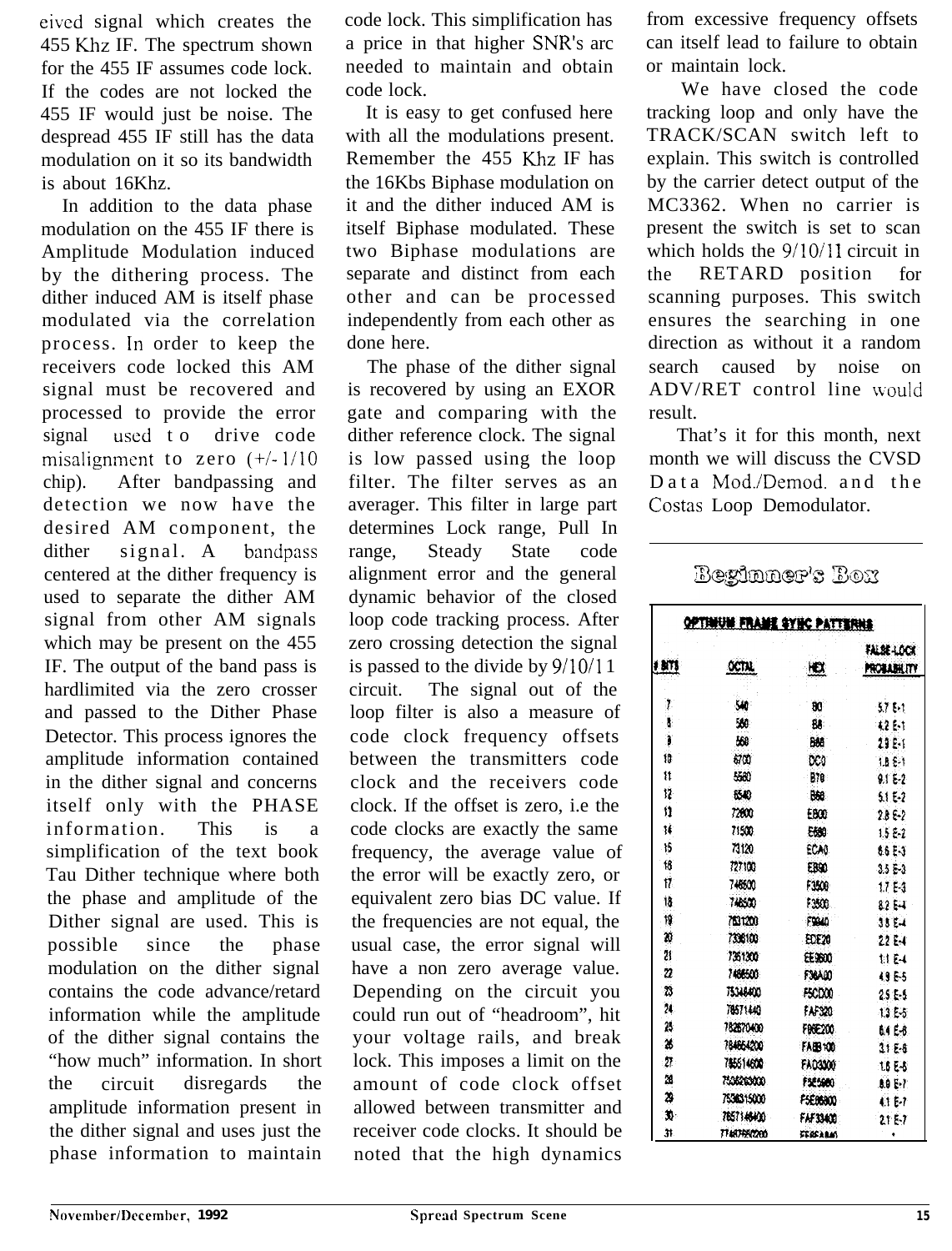## **Report on the IEEE "Wireless LAN Implementation" Conference**

### *Held September I 7-I 8,* **19Y2** *at Duyton, Ohio*

The first annual IEEE conference, sponsored by the IEEE Computer Society was quite a success. It was attended by nearly three dozen "movers and shakers" from government, industry and education. This intimate conference was attended by Mr. Barney Ichikawa of Pacific Monolithics, who provided SSS with a copy of the conference pro&dings. Thanks to Barney we present the abstracts from five of the most interesting papers from the conference. The complete conference proceedings is available from:

IEEE Computer Society Press Order Number 2625 IEEE Catalog Number 91-75559 10662 Los Vaqueros Circle PO Box 30 14

Los Alamitos, CA 90720-1264

Individual article reprints arc also available, at very nominal cost from the same source. SSS is publishing the following articles for the benefit of our readers who were not able to attend the conference and we acknowledge that all material presented below is the property of the IEEE Computer Society and/or the authors.

### **Radio-LAN Standardization Efforts**

NCR Wireless Communications Networking Division (Nieuwegein, NL)

### *Abstract*

This paper focus on the standardization of wireless Local Area Networking for computer communications. Following a review of the activities around the world, a more detailed description of the IEEE P802.11 working group is given.

### **Simplified routing for mobile computers using TCP/IP**

Charles E. Perkins IBM T.J. Watson Research **Center** 30 Saw Mill River Rd. Hawthorne, NY 10532 perk@watson.ibm.com

### *Abstract*

We present a new solution to the problem of providing continuous network access for mobile computers using the Intemet Protocol (IP). Our solution is fault tolerant, scales well, is easy to administer, is invisible to applications running either on mobile computers or their servers, and requires no changes to existing systems. Our solution will handle movement between connected networks (e.g., different buildings) without noticeable degradation of performance (except, of course, when the mobile computer user is out of range of any base station). We expect to enable mobility of computers in general, including wired computers.

### **EFFICIENT USE OF SPACE, SPECTRUMAND TIME IN RADIO LAN**

Chandos A. Rypinski LACE, Inc. 921 Transport Way, Petaluma, CA 94954

### 0 *VER V/E W*

The context is the design of radio systems for widespread use in work-places and public areas with service capacities that are a substantial fraction of that provided with wires. The capacity must bc both for high peak-to-average LAN data traffic and bandwidth on demand virtual connections.

Access method plays as much of a part in determining the efficiency and capacity of a radio system as do radio modulation and available band width Some of the most important factors that enable maximization of total communication capacity within a given geographic area and spectrum bandwidth are now summarized as general principles rather than as implementations.

Frequency space will be a given. The system designer can only define time and space utilization and an approximation of efficient radio transmission technology.

High-efficiency design has been avoided in many existing radio and LAN systems because the underutilization in quick and convenient designs is not obvious. One of the most important aspects of time efficiency is consolidating frequency assignments and traffic loads of unrelated users in a common facility. At a minimum, the peak and average traffic of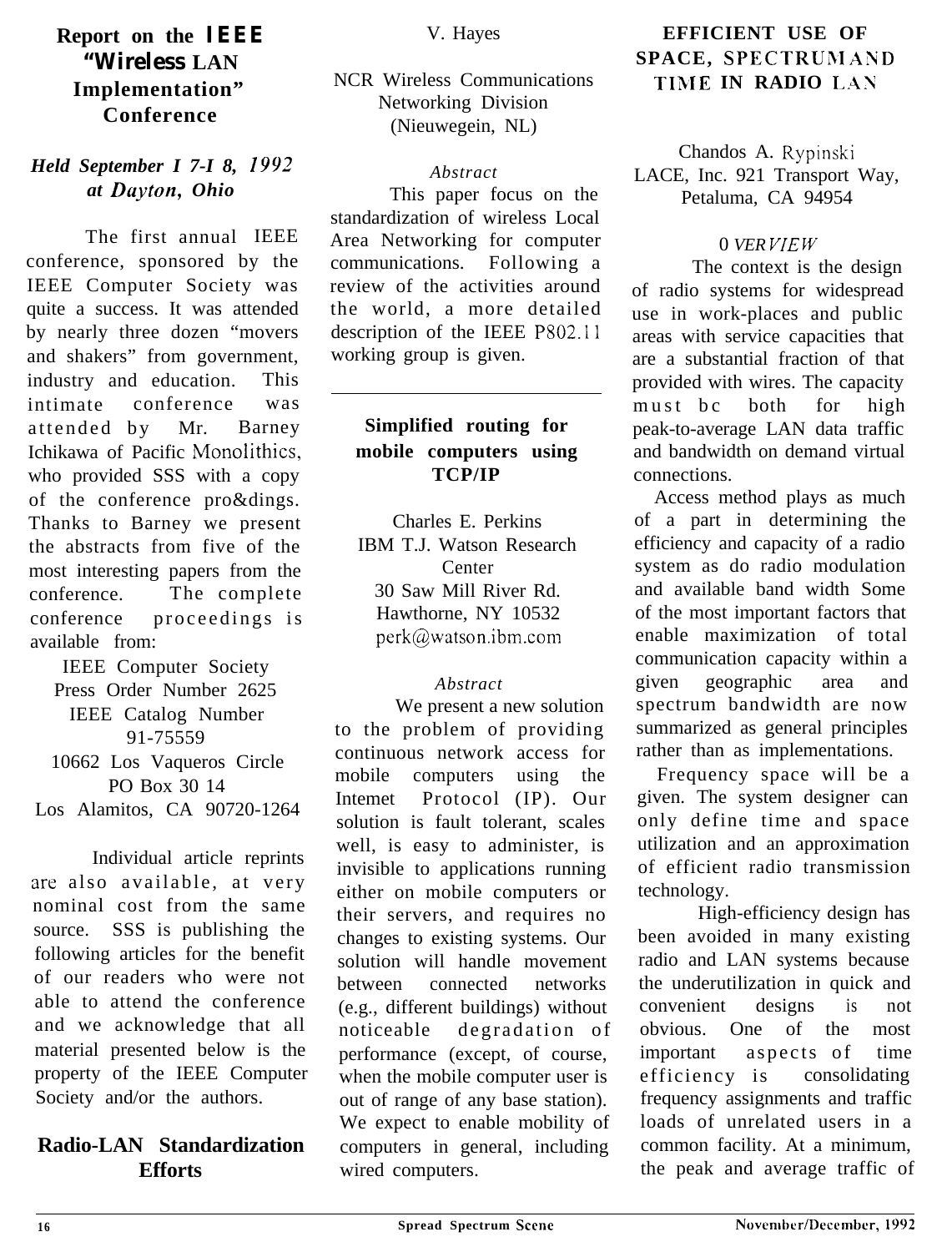each group will have different patterns. This is politically difficult because un shared channels are seen as an asset even if their capacity is insufficient for peak need.

The largest sharable pool of resources, and demand-assignment from that pool, is increasingly efficient as the number and types of users increase.

### **Time-Variant Throughput Versus Delay Characteristics and Communication Reliability of a Wireless Local Area Network**

Larry Wasson, Richard Lee, and Allen Rossmiller U.S. Department of Energy, Computer Data Systems Inc.

### *Abstract*

Industry introduced wireless local area networks (LANs) to satisfy changing operational requirements, including the provision of flexibility, mobility, and portability. "Wireless" refers to the use of radio frequency (RF) electromagnetic waves radiated through free space as the transmission medium for transferring information between end users in lieu of wire or cable. A performance evaluation was conducted to determine the communications throughput, delay, and reliability characteristics of various wireless LAN test configurations located in and between two high-rise office buildings. The locations of the workstations and file servers, the time of their operation, and

the type of architecture and building materials of the office buildings resulted in variable throughputs rather than constant throughputs, as observed in the wired LANs.

### **A Comparison of High Frequency IC Technologies for Wireless LANs**

L. Reynolds, P. Katzin Hittite Microwave Corporation 21 Cabot Road, Wobum, MA 01801

### *Abstract*

Commercially available high frequency IC wafer fabrication processes are reviewed for their applicability to low-cost, high performance RF front ends for emerging wireless LAN applications at 2.4 and 5.8 GHz Wafer fabrication cost, yield, integration density, DC power consumption, and electrical performance are compared for GaAs MESFET, GaAs HBT, GaAs HEMT, Si BJT and Si BiCMOS processes. Representative RF block diagrams and key performance and interface requirements are discussed. Applicable FCC regulations, modulation methods, and chip packaging issues will be summarized.

## **Report on September WinForum Meeting**

Again thanks to Barney Ichikawa of Pacific Monolithics we have some information from this important meeting. The Chairperson of WinForum is Ben Kobb, who can be reached at [703) 715-6165. WinForum is a professional association of companies that are setting interim standards for wireless networks.

One of the working papers from the meeting was promulgated for comment. The abstract of this IEEE 802.11 paper is presented below.

### Document: IEEE P802.1 l-92/106 **Wireless Access Method and Physical Layer Specifications**

Title: Mixed Bandwidth Dynamic Listen Before Talk (DLBT) analyses

Wim Diepstraten NCR SE-Utrecht NCR/AT&T Network Product Group Nieuwegein The Netherlands 3 l-3402-76482 (V) 3 l-3402-39 125 (FAX) Wim.Diepstraten@ Utrecht.ncr.com (Email)

### *Abstract*

This paper gives an analyses of the medium sharing characteristics of Dynamic Listen Before Talk (DLBT) as it is currently under discussion within the Packet sub-group of Wintech. The objective of this industry group is to propose FCC rule making by specifying an Etiquette to allow co-existence between different dissimilar systems. An interference analyses is done based on the power limits as suggested, and a selected Defer Threshold. In particular the impact of unchannelizcd mixed bandwidth systems is addressed.